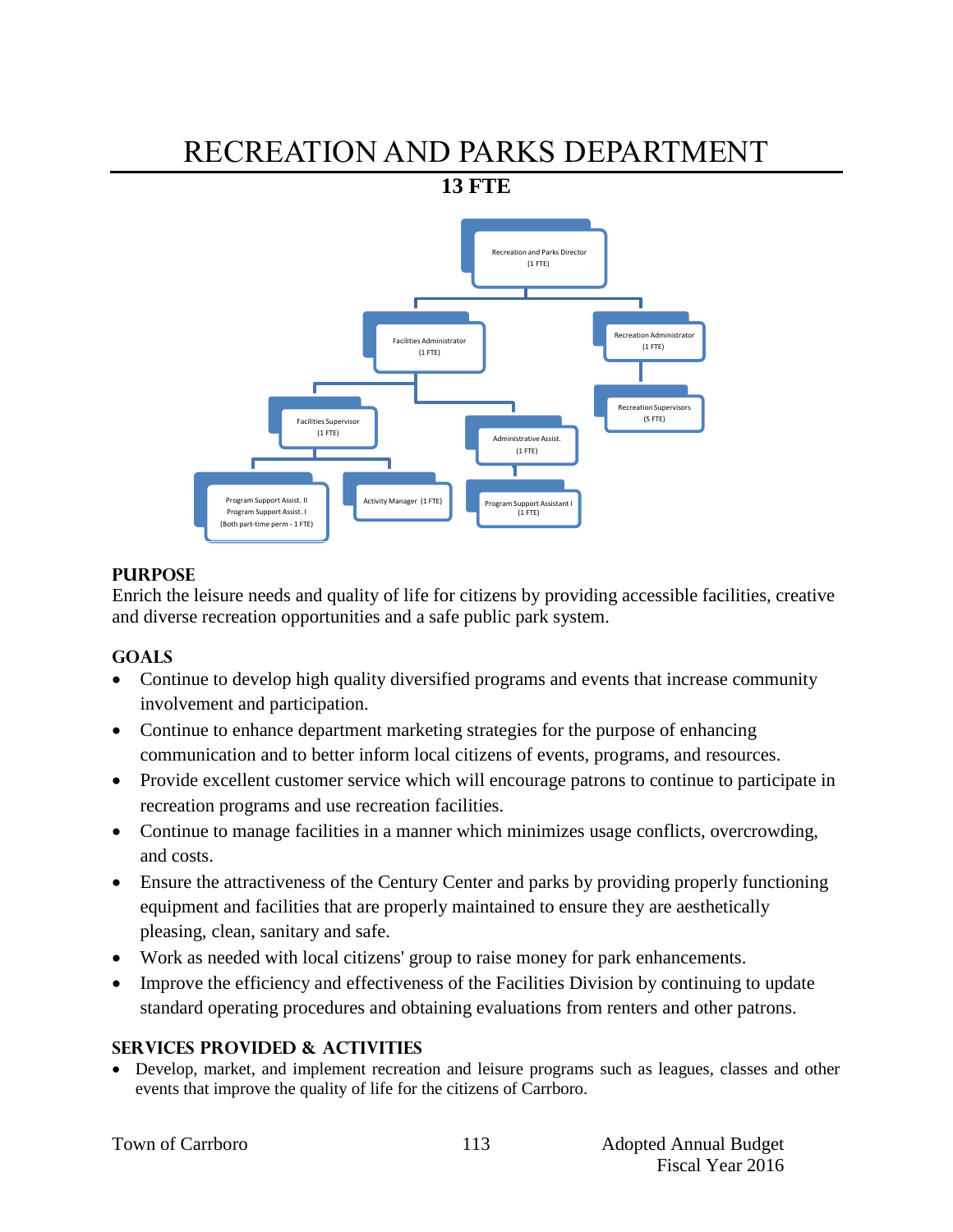- Oversee parks and facilities that provide space to enjoy nature, build family unity, meet friends and build strong bodies.
- Demonstrate excellent customer service to citizens who register for programs and reserve or use recreation and park facilities.
- Facilitate in planning and staging community events that enhance the Paris of the Piedmont philosophy and community pride.
- Operate a variety of indoor and outdoor facilities which help bring the community together by providing space, promoting values, community activity and healthy living.

# **PREVIOUS YEAR ACCOMPLISHMENTS**

- Collaborated with businesses, groups, and agencies in programming such as *Playwell TEKnowlegies, Carrboro Farmers Market, Orange County Public Library ,and Fleet Feet.*
- Successfully implemented a new web site for the Recreation and Parks Department.
- Played an integral role in the Town's utilization of web site *"Mindmixer* "for sharing information and solicitation of public input.
- A Needs Assessment study was conducted by a UNC intern.
- Participation and membership of the Youth Council increased.
- Held a grand opening of the Carrboro Kids in Parks Track Trail in the Adams Tract.
- Number of volunteers and the hours that they provided increased during the year.
- Participation increased in the youth /teen Rising Star Showcase (talent show) 100%.
- Assisted the R & P Commission in the implementation of a "Books in the Parks" program.
- Both, the Carrboro Music Festival and the Carrboro Film Festival witnessed growth in hours of each event, revenue generated, and attendance.
- Worked with the Open Streets Planning Committee to expand the area and participation.
- New park amenities: Baldwin Park Community Garden signs; new bench in Carrboro Dog Park.
- Completed feasibility study for the Anderson Community Park Multipurpose Field Expansion and Bathroom Replacement.
- Completed a public process that resulted in two designs for the Board of Aldermen to consider for MLK Jr Park master plan update.

# **UPCOMING FISCAL YEAR OBJECTIVES**

- Offer more opportunities for teens to both plan and participate in Recreation opportunities.
- Continue to Improve and promote training of staff and volunteers to provide better leadership and supervision in our programs.
- Create a newsletter for teens, to better inform them of programs and volunteer opportunities.
- Increase awareness of volunteer opportunities through a quarterly newsletter about our programs and need for volunteer assistance.
- Increase awareness of current program offerings through targeted publicity.
- To provide excellent customer service which will encourage patrons to continue to participate in recreation programs and use recreation facilities.
- Continue and improvement upon evaluations and surveys conducted.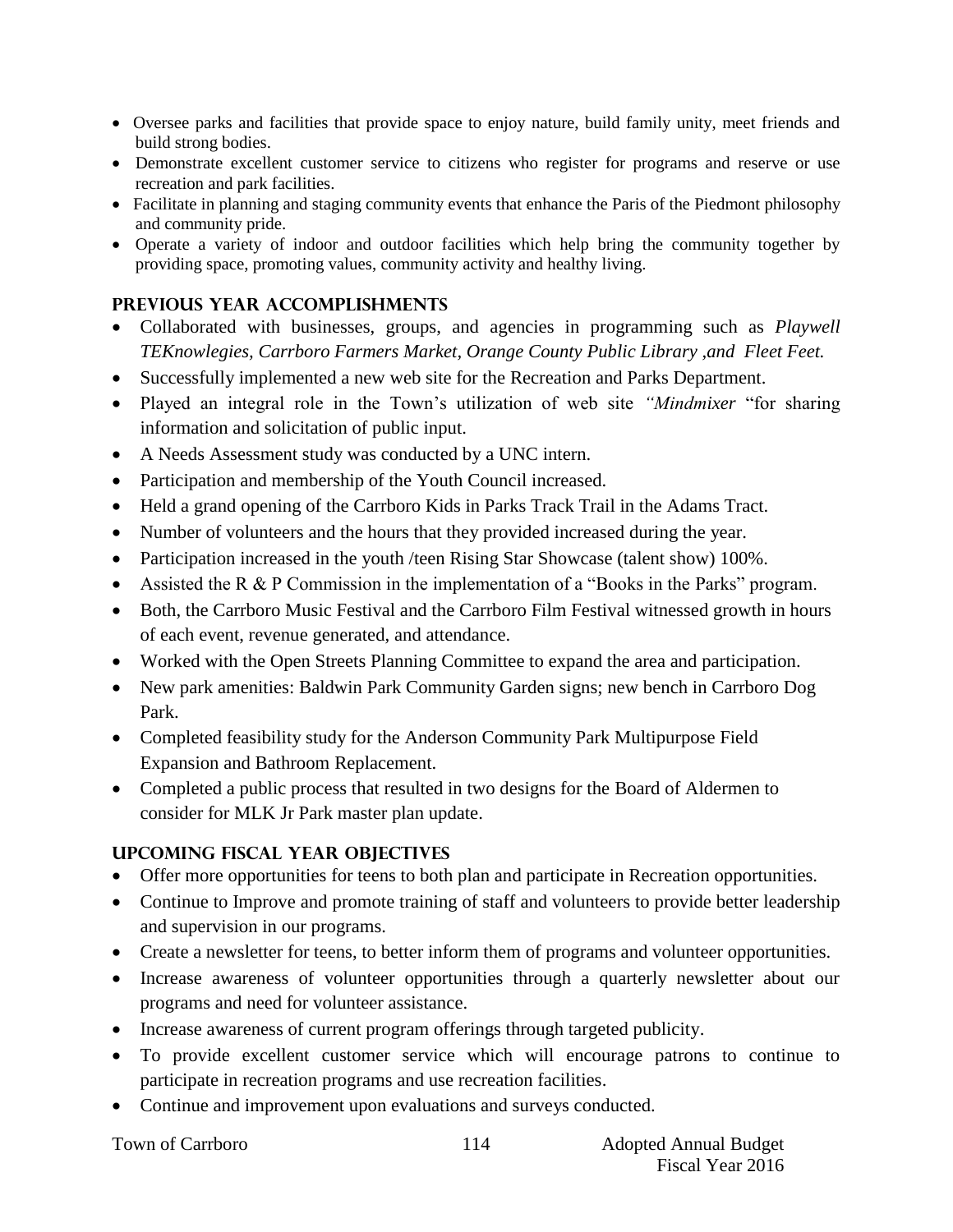- Staff will work with local citizen groups to raise money for park enhancements & other projects.
- Complete ongoing Capital Improvement Projects.
- Increase utilization of existing parks or other town-owned property for programs.

# **BOARD PRIORITIES**

Enhance and sustain quality of life/place issues for everyone. Diversify revenue stream to maintain ethnic and economic diversity.

# **OBJECTIVES**

- 1. Utilize Town owned and other area parks, and nature sites.
- 2. Utilize the Needs Assessment results to determine the development of new programs and improve existing ones.
- 3. Utilize the new web program –Peachjar to distribute information to schools in a more direct and cost effective manner.
- 4. Create a bi-monthly newsletter specifically for teens, to better inform them of programs and volunteer opportunities.
- 5. Coordinate exhibitions and displays at town-related functions and events to provide the public an example of the programs and activities that we offer.
- 6. Expand summer camp hours for the convenience of the participating families.
- 7. Develop new programs that focus on specific service populations (i.e., Senior Softball, Teen Athletic Tournaments, Senior Trivia, youth and teen art show, etc.)
- 8. Continue to promote training opportunities for employees in order to enhance the effectiveness and efficiency of the department staff.
- 9. Continue to strengthen relationships with other organizations and agencies in order to develop new programs and utilize more facilities throughout the Town
- 10. Improve training of staff and volunteers to improve their ability to provide better leadership and supervision in our programs.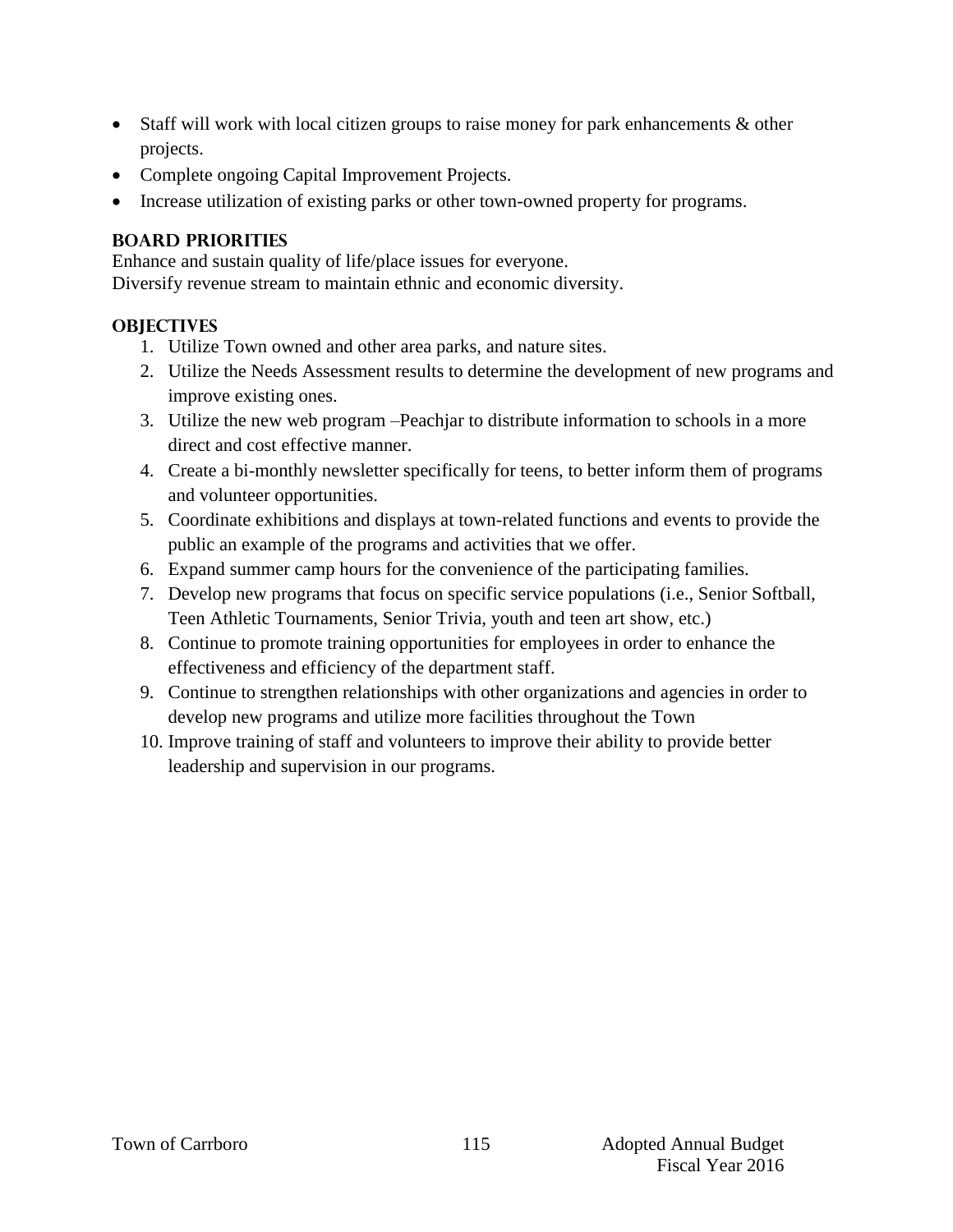# **Performance Measures**

|                                                                                                                     | FY2012-13<br><b>ACTUAL</b> | FY2013-14<br><b>ACTUAL</b> | FY2014-15<br><b>ESTIMATED</b> | FY2015-16<br><b>PROJECTED</b> |
|---------------------------------------------------------------------------------------------------------------------|----------------------------|----------------------------|-------------------------------|-------------------------------|
| % Change in Volunteer Hours<br><b>Supporting Programs</b>                                                           | 1%                         | 9%                         | 1%                            | 3%                            |
| Revenue Driven Facility Usage<br>Hours (External, Courses,<br>Administrative)                                       | 12,993                     | 13,235                     | 13,596                        | 13,868                        |
| Revenue Driven Facility Usage<br><b>Hours Percent Change</b><br>(External, Courses,<br>Administrative)              | $-2\%$                     | 2%                         | 3%                            | 2%                            |
| Non-Revenue Facility Usage<br>Hours (Partnerships,<br>Community/Informational<br>Meetings)                          | 334                        | 621                        | 357                           | 356                           |
| Non-Revenue Facility Usage<br><b>Hours Percent Change</b><br>(Partnerships,<br>Community/Informational<br>Meetings) | 53%                        | 80%                        | $-42%$                        | 0%                            |
| % Change in Program Division<br>Revenue                                                                             | 2%                         | 5%                         | $-1%$                         | 1%                            |
| % Change in Programming<br><b>Hours</b>                                                                             | 9%                         | $-2%$                      | 6%                            | 5%                            |
| % Change of Operational<br><b>Budget Supported by Program</b><br><b>Revenue Generated</b>                           | 1%                         | $-3%$                      | $-2%$                         | 1%                            |
| % Change of Fees Waived for<br>Low Income Participants                                                              | 24%                        | 5%                         | $-51%$                        | 2%                            |
| % Change in Enrolled<br>Participants                                                                                | 4%                         | 4%                         | 5%                            | 4%                            |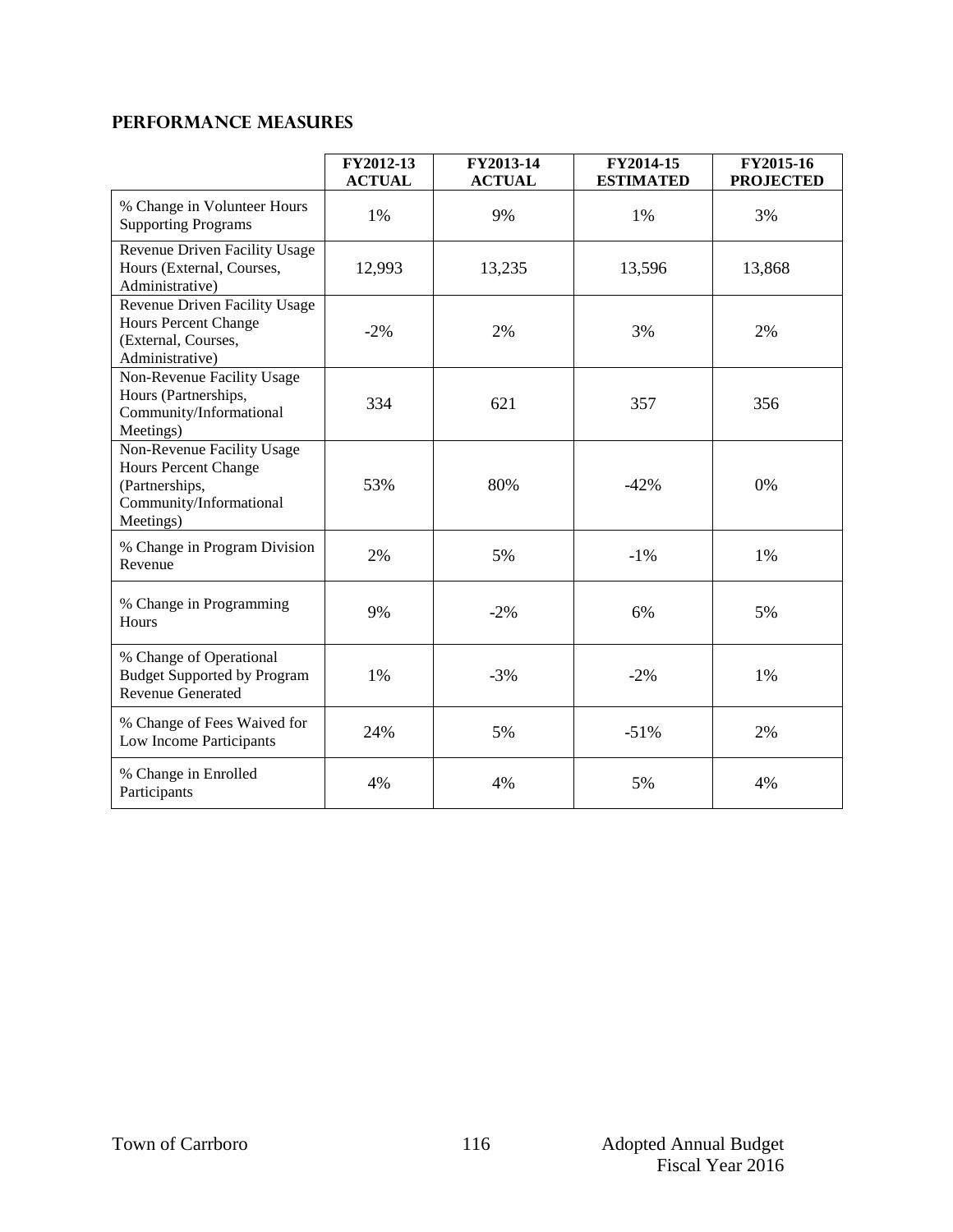# **BUDGET summary**

| <b>TOTAL</b>                        | \$1,400,753                 | \$1,669,102                                   | \$1,638,233                                   | $-1.8%$                     |
|-------------------------------------|-----------------------------|-----------------------------------------------|-----------------------------------------------|-----------------------------|
| <b>CAPITAL OUTLAY</b>               | \$21,891                    | \$71,261                                      | \$0                                           | $-100.0\%$                  |
| <b>OPERATING</b>                    | \$341,815                   | \$458,067                                     | \$463,113                                     | 1.1%                        |
| <b>PERSONNEL</b>                    | \$1,037,048                 | \$1,139,774                                   | \$1,175,120                                   | 3.1%                        |
| <b>DEPARTMENT</b><br><b>SUMMARY</b> | FY 2013-14<br><b>ACTUAL</b> | FY 2014-15<br><b>ADOPTED</b><br><b>BUDGET</b> | FY 2015-16<br><b>ADOPTED</b><br><b>BUDGET</b> | <b>PCT</b><br><b>CHANGE</b> |

### **CHANGES IN BUDGET from PRIOR YEAR ADOPTED BUDGET**

The change in personnel reflects an increase in insurance costs. Operations increased due to the increased cost of school facilities rental and special programs and events. Decrease in capital outlay is due to one-time projects budgeted last fiscal year.

# Recreation and Parks Department *Division Level Summaries*

| <b>SUPERVISION</b><br><b>SUMMARY</b> | FY 2013-14<br><b>ACTUAL</b> | FY 2014-15<br><b>ADOPTED</b><br><b>BUDGET</b> | FY 2015-16<br><b>ADOPTED</b><br><b>BUDGET</b> | <b>PCT</b><br><b>CHANGE</b> |
|--------------------------------------|-----------------------------|-----------------------------------------------|-----------------------------------------------|-----------------------------|
| <b>PERSONNEL</b>                     | 117,510                     | 116,042                                       | 119,678                                       | 3.1%                        |
| <b>OPERATING</b>                     | 18.122                      | 22,704                                        | 22,704                                        | $0.0\%$                     |
| <b>TOTAL</b>                         | \$135,632                   | \$138,746                                     | \$142,382                                     | $2.6\%$                     |

#### **changes in budget from prior year adopted budget**

The change in personnel reflects an increase in insurance.

| <b>PLAYGROUNDS</b><br><b>AND PARKS</b><br><b>SUMMARY</b> | FY 2013-14<br><b>ACTUAL</b> | FY 2014-15<br><b>ADOPTED</b><br><b>BUDGET</b> | FY 2015-16<br><b>ADOPTED</b><br><b>BUDGET</b> | <b>PCT</b><br><b>CHANGE</b> |
|----------------------------------------------------------|-----------------------------|-----------------------------------------------|-----------------------------------------------|-----------------------------|
| <b>OPERATING</b>                                         | 2.671                       | 17,078                                        | 17.078                                        | $0.0\%$                     |
| <b>CAPITAL OUTLAY</b>                                    | 21,891                      | 71.261                                        | 0                                             | $-100.0\%$                  |
| <b>TOTAL</b>                                             | \$24,562                    | \$88,339                                      | \$17,078                                      | $-80.7\%$                   |

# **changes in budget from prior year adopted budget**

Decrease in capital outlay is due to the one-time cost for resurfacing Anderson Park tennis court and basketball court, and Baldwin Park basketball court renovation and expansion that were budgeted last fiscal year.

|  |  | Town of Carrboro |
|--|--|------------------|
|--|--|------------------|